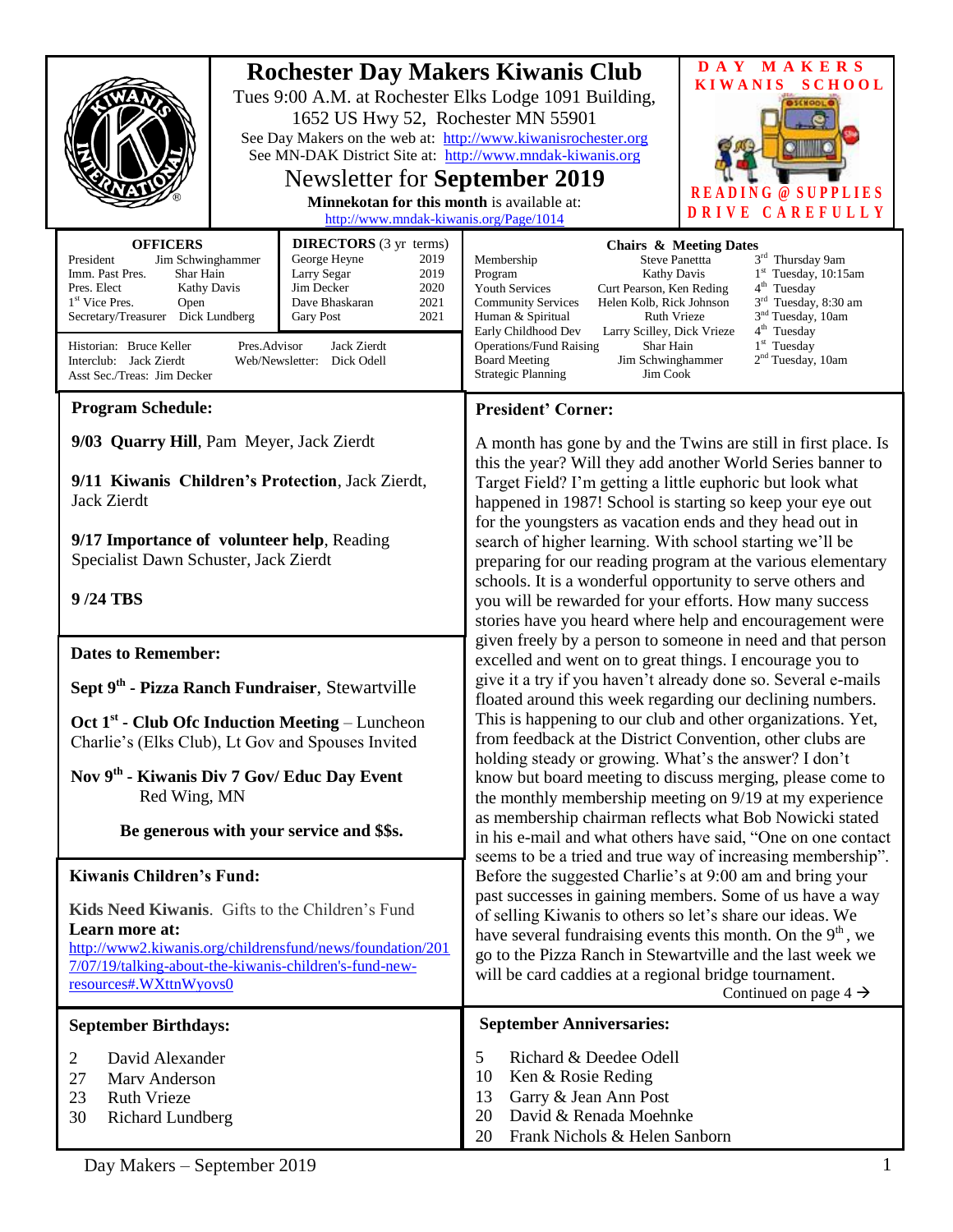### **Secretary/Treasurer's Report – 08/13/2019**

The board approved having the club's Annual Meeting and Installation of Officers as part of our October 1<sup>st</sup> Club Meeting at Charlie's. The meeting will start at 11:00 AM, with lunch to follow. Spouses are invited to the meeting, but can come for lunch only.

The board discussed replacement for our Secretary/Treasurer who will retire on September  $30<sup>th</sup>$ . Shar Hain will assume the Secretary position. The Treasurer position still needs to be filled.

Input for the 2019/2020 Budget is due to Richard by Tuesday August 27.

Shar Hain, Jim Schwinghammer, and Judy Zierdt represented our club as delegates to the District Convention. They will be reimbursed for expenses per the 2018/2019 budget.

Input for the September newsletter is due to Dick Odell by August  $30^{\text{th}}$ .

# **COMMITTEE REPORTS**

**Community Service:** Our committee will meet on the  $20<sup>th</sup>$ . The next Saturday Noon Meals will be Oct.  $19<sup>th</sup>$ . Rick Johnson

# **Early Childhood Development-**

**Human & Spiritual Values-** Have been calling and sending cards to members who are missing meetings.

**Membership-** Is a satellite club still possible at Shorewood? The committee will follow up. The committee will be reviewing the unpaid dues list and club attendances records then follow up on inactive members.

## **Operations/Social Media/Web Site/Fund Raising-**

Our clubs next Pizza Ranch fundraiser is coming up on Monday September  $9<sup>th</sup>$ . Our club will only get three Saturdays to sell Rochester Fest Buttons at Farmers Market next year. We will need a new Salvation Army Bell Ringing Location this year since the Shopko store has closed. We have stopped collecting aluminum cans, since prices are currently too low to justify the effort.

**Program-** A program is needed for September  $24^{\text{th}}$ , three are needed in October.

Continued  $\rightarrow$ 

**Public Relations-**

**Strategic Planning-** Following up on Shorewood Possibilities.

**Youth Services-**

**Richard E. Lundberg**, Secretary

**Day Makers "K" dollars:** MN-Dak Convention

Thank you to everyone that saved their "K" dollars for the Children's Fund starting after the District Convention last August until the District Convention this August 2019.

Our grand total that has been verified was **\$1,140**. The Day Makers Club was the **#1 Highest Donation** of the clubs attending the Kiwanis MN-Dak District Convention this year…..Yay ! Congratulations Day Makers.



MN-Dak raised over \$3600 in total for the KI Foundation Children's Fund.

Kathy Welle, District Chair of Kiwanis International Foundation Children's Fund, is pictured with Jim Schwinghammer and Judy Zierdt as they are handing over all of our \$100 bundles of "K" dollars to Kathy during the Governor's Banquet on Saturday evening.

PLEASE NOTE: Hang onto any "K" dollars that you run across as there is a very strong possibility that we should save our "K" dollars again and bring them to the District Convention in St. Cloud next August. I do know that Richard has some "K" dollars already.

Thanks again,

**Judy Zierdt**

**PS: A local bank is now flooded with serial numbered dollar bills starting with the letter K.**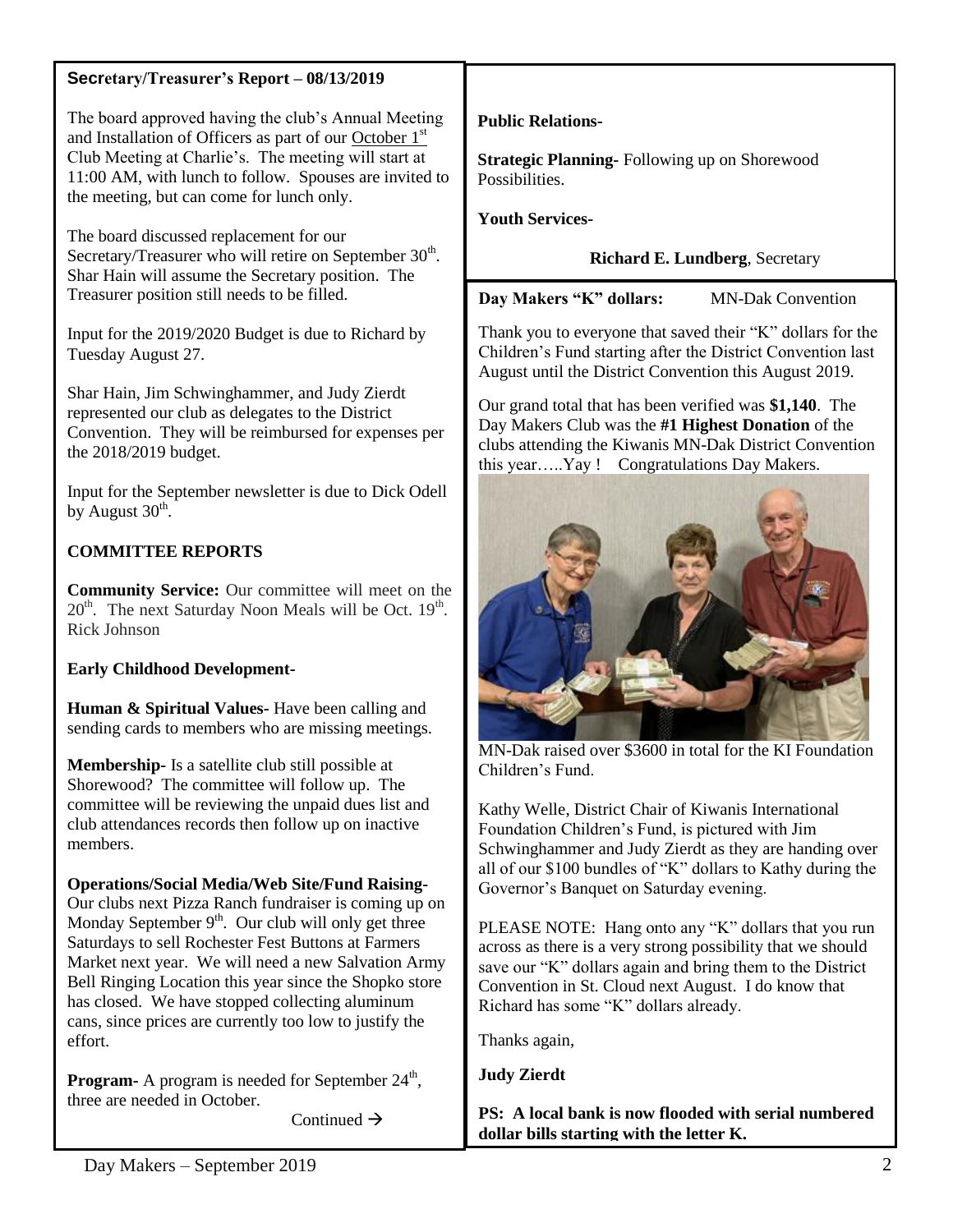### **Pizza Ranch -Tip Night:** Monday, Sept 9<sup>th</sup>:

Our second Pizza Ranch "Tip Night" Fundraiser for this year (2019) is coming up very, very soon! Please, please sign up to help work a shift or two (4:30- 6:00pm, 6:00-7:30pm, and 7:30-9:00pm). Sign-up sheet will be at our off-site meeting, which is at Quarry Hill, next Tuesday, September 3rd at 9am. Spread the word to your family, neighbors, and friends to come and eat on Monday, September  $9<sup>th</sup>$ . Serving time is 4:30 - 8:00pm.

Think about the fact that our club can make a nice amount of money in just one evening.



Remember, we get all of the tips, plus 10% of the night's profits from all sales that night. And our total earnings go into our club's Service Fund.

# **Judy Zierdt and Jim Cook**, co-chairs

## School Supplies: Shop 'til you drop !

Our Rochester Kiwanis Day Makers provided a large donation of school supplies to the Rochester Public School system. .Bobbie Jorgenson from the Rochester Public School system was presented with these supplies on Tuesday August 27th.



These supplies will be available to any student in need in the Rochester school system for the coming school year. Way to go Day Makers! **Shar Hain**

Trap Shoot Cancer: Get Ready for Fall Hunt

Clay pigeons are not very tasty but come and have fun for a good cause …. Help shoot down Cancer.